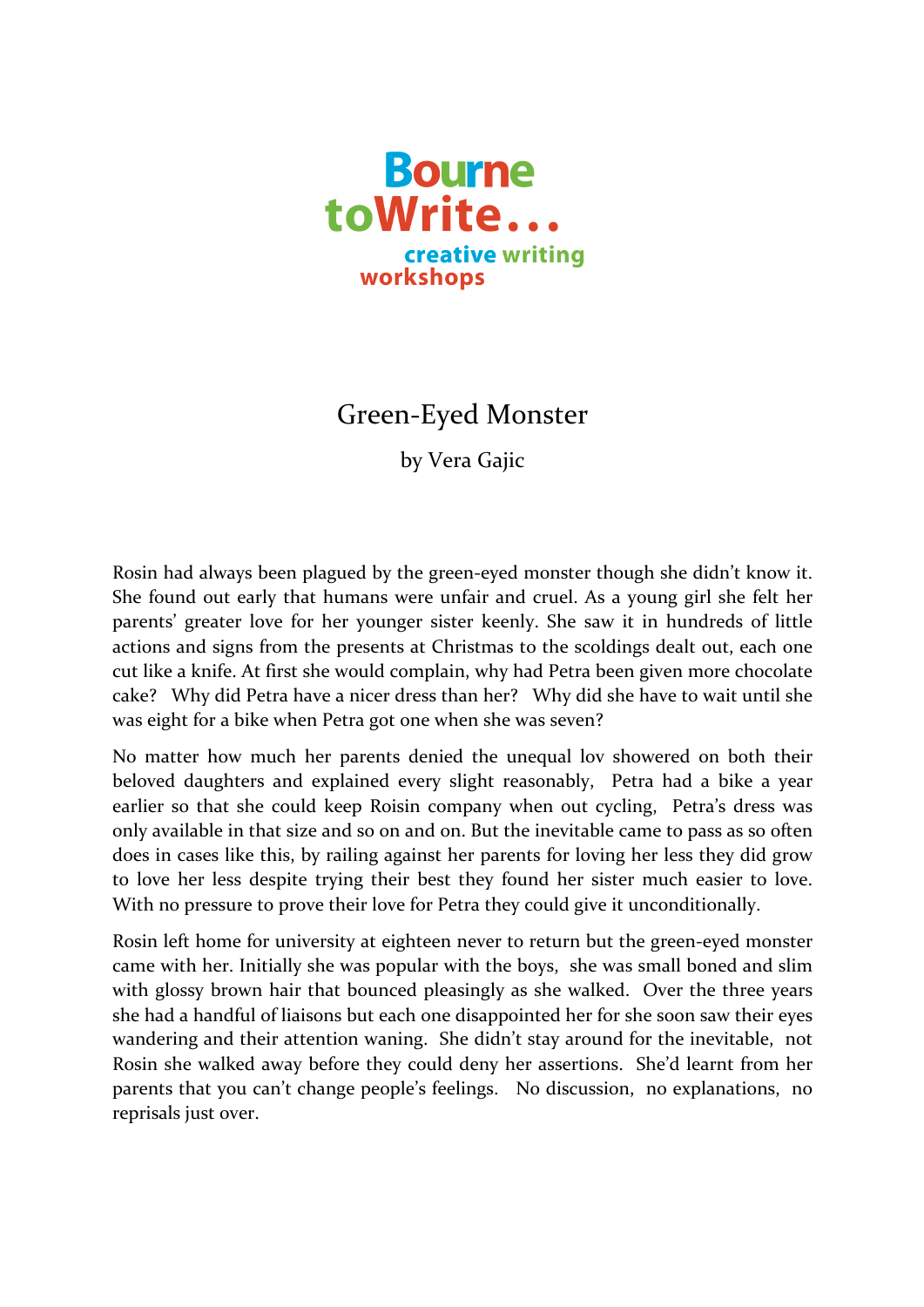By the time Rosin was thirty-two the longest relationship she'd had was four months, even that was quite an achievement. She had a reasonably good job in accounting had saved hard and managed to buy a small one bedroom flat in west London. She loved her flat and was coming round to the realisation that she was probably going to remain single despite her pretty hair and perfect physic. But then she met Terry. Terry was different, she hoped. They met just before the first lock-down and they'd squeezed in a couple of dates before Covid stopped everything. Initially they talked on the phone but soon transitioned to nearly daily zooms as they'd both been furloughed. They had time to get to know each other slowly without anyone else around, a blessing for Rosin and her green eyed monster.

Terry was living in shared house for professionals but most of them had gone to live with their parents during lock down. He'd not been there long so didn't know them well. He spent most of the time in his room with his laptop. The early months of lock-down were peaceful and relief for Rosin not having to worrying about what Terry was up to as she had with all other boyfriends. He couldn't do anything else. She had a growing sense of contentment as they played games over the airwaves asking each other questions they wouldn't dare in person, finding to their delight they had much in common and shared interests. Rosin couldn't believe her luck and when the lock down eased they started long walks in the beautiful summer of 2020. The monster stayed locked away and nearly forgotten about.

The November lockdown was a horrible shock and they soon realised they didn't want to go back to a virtual relationship having successfully managed to transition to a fully functioning physical relationship. They skirted around the issue of living together as they both knew that Rosin was the flat owner and it was up to her to invite Terry to move in. She had not planned on sharing her kingdom but in these uncertain times decisions were being made quickly, who knew what was going to happen next. Rosin missed Terry more than she thought possible and finally on one of the many hours of zooming she asked him if he would like to move in.

Moving house was allowed and he became an official resident in Rosin's west London flat before Christmas, though he'd had to put most of his stuff in storage as Rosin was not giving up wardrobe space. There were hiccups of course, Rosin had never shared a bedroom before and getting some sleep was hard and the strain was showing.

A couple of months in Rosin thought she was calming down a bit and was grateful when people started going back into the office. Terry worked for an energy company managing a number of call centres. The hours were long and he often wasn't home for supper and sometimes much later. The monster started to stir.

One day when Terry was on a late start and Rosin was working from home she overheard Terry talking in the bathroom, the only private place in the flat. The shower was going so Rosin had to get a glass to listen at the door. She caught the end of the call – "yes five o clock tomorrow great, bye."